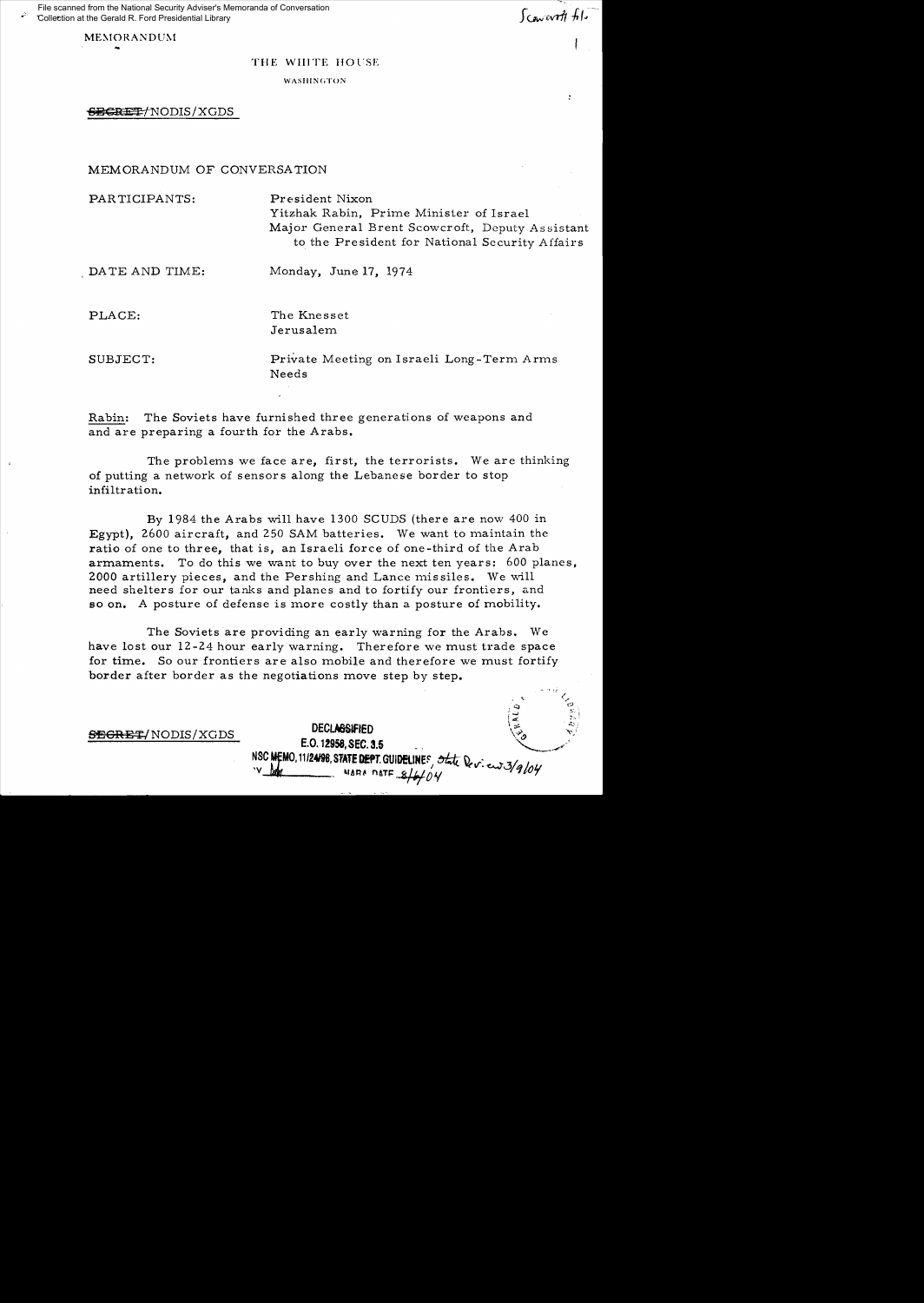## $SEGRE/FNODIS/XGDS$  2

..

Our ten-year plan will have two five-year parts. We want joint technological ventures in Defense -- that is, with the anti-tank missile, anti-personnel weapons, and helicopters.

In sum, Mr. President, we will negotiate but we must not at the same time risk our survival.

The total force against us now is as follows: 4500 tanks: 2500 artiller pieces; and 200 SAMs. This is a big force even by World War II standards. The Arabs have twice as many as Hitler had. In addition there are 2000 organized terrorists. Their headquarters are in Beirut and Damascus, some in fortified positions and underground.

Their air defenses have made our ground support more difficult.

Israel's defense expenditures were half of our GNP as a result of the October War. In 1974 Israel must spend \$2 billion compared with \$100 million in 1972. The ratio of our taxes to national income is the highest in the world  $-- 62\%$ . An annual deficit of \$3 billion is forecast. Two billion of this is due to defense. From '70-74, Israel spend \$4.3 billion for defense -- \$2.3 billion in US credits.

For the next ten years -- 1974-83 -- we will need \$1. 5 billion in US assistance per year. Over the next five years we need \$20 billion; \$7.5 billion will be purchased in the U. S. We need \$3 billion in U. S. aid over the next 2-3 years. For all other purposes, \$1/2 billion per year. \$8 billion is for covering defense expenditures over the next We would like the \$1.5 billion in grant. We propose an economic cooperation agreement.

The President: I understand your situation. Unfortunately, you know I can't commit past my term. The Congress won't appropriate more than on a yearly basis. In addition. to go public with a massive - - \$2 billion a year -- program for Israel gives us a massive political problem. You don't need the symbolism. You must think in long-range terms, but we should present it as that. The enormity of it would be counterproductive.

Some people say we should have a treaty with you; I think you do better without one.

What you need is to get it done -- not the symbolism. Work closely with us, but stay away from the rhetoric and focus on the hardware.

## *<=SJ&eRE1£./NODIS/XGDS*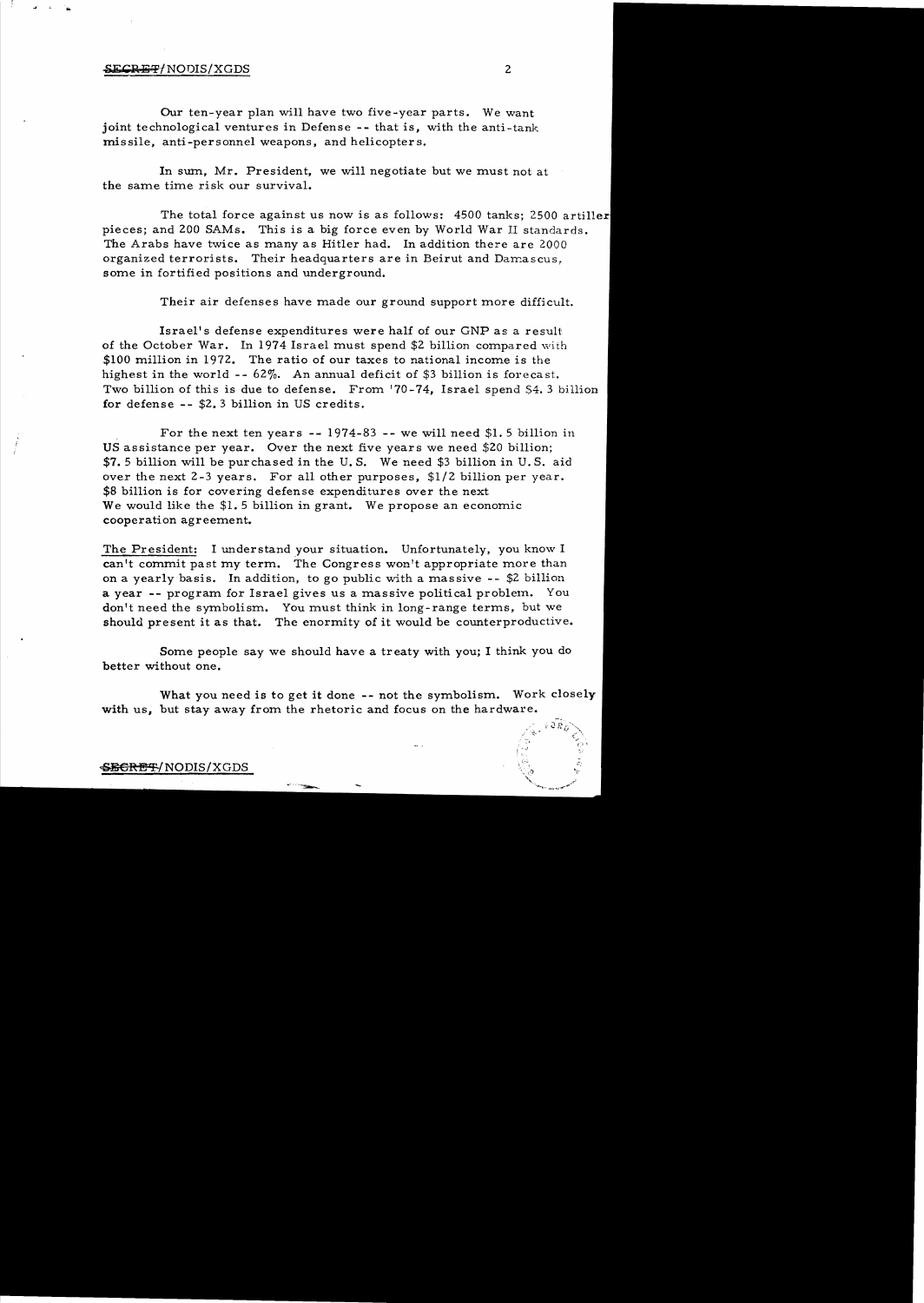## <del>SEGRET/</del>NODIS/XGDS 3

 $\ddot{\phantom{a}}$ 

For my term, you have the technological cooperation agreements.

We must talk further about the long-term commitment. I don't want you to make plans on a U.S. commitment we can't deliver.

**<SEGRE** ~/ NODIS/XGDS



 $\cdots$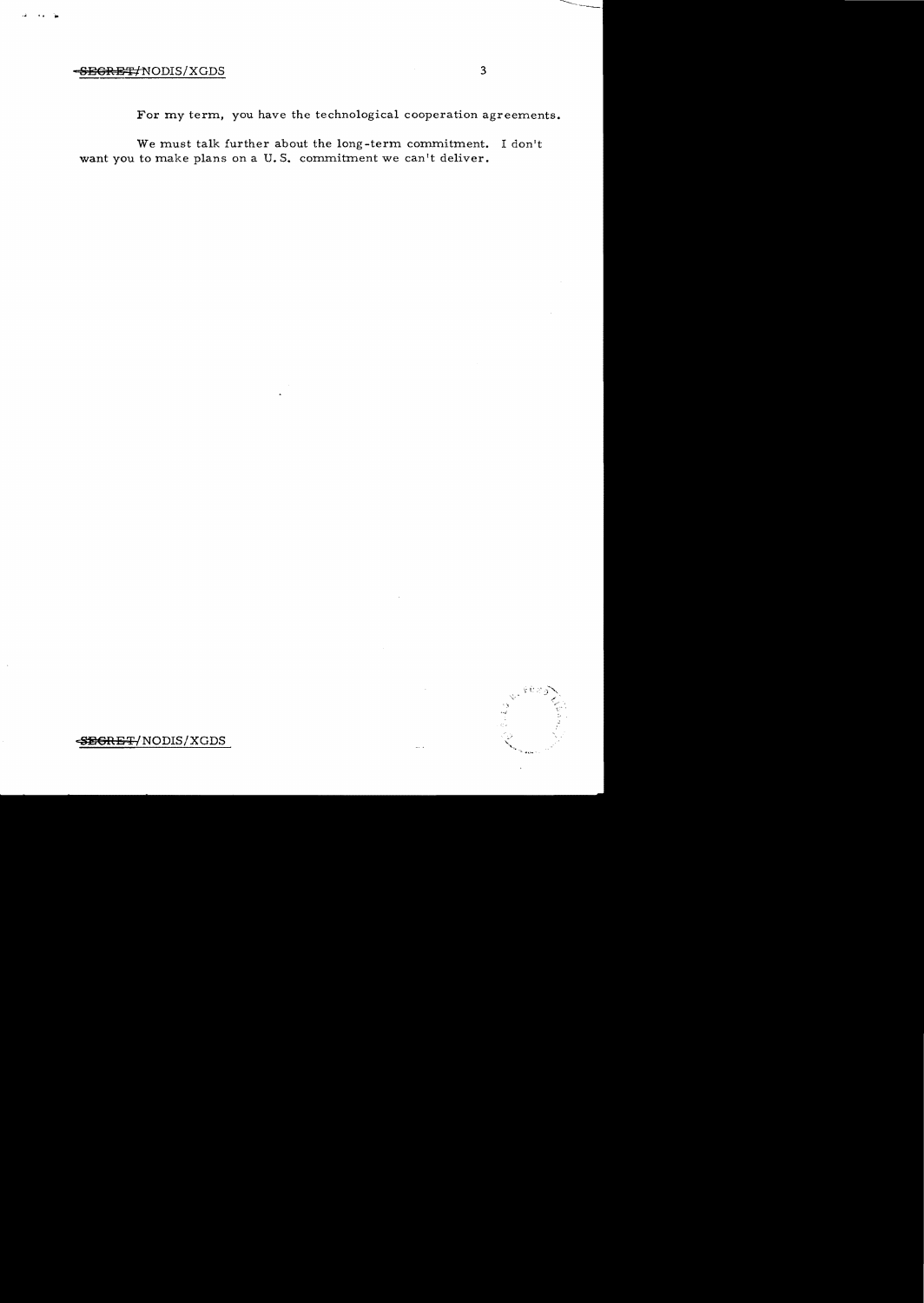Pro/Rabin/Com THE WHITE HOUSE 17 JUNE 74 - Savo have funnshil 3 governo I appres & and perposition a 4th for c Junto. Problems --Tiver (Hem afternet serving along himmon Ander Por withhat ?), - By 1984 the ards will hard  $\frac{1200}{5}$  Scores (400 mou m E) 250 SAM buttimes. We want 5 miter ration of 1:3 is, 1/3 of anot armoments. US a worst to him cran next 10 years God plans  $Z$ ogo duty Pershing & home wish

**DECLASSIFIED** E.O. 12958, SEC. 3.5 NSC MEMO, 11/24/98, STATE DEPT. GUIDELINES, State Review 3/9/04

THE WHITE HOUSE We will were shelters for trung & & plans, partif provides, etc. Definal is more cretition mobility. The Soon permit on EW ret force choks. Cos \$ Ever have lost me \$ 12-24 early crain in most trade space for time. Si au pontiers avec algo mobilica ", cic must fortify buder after touch as longotioning where stop by step. Om 10 juilent ails have - We want font tick writings ~ D.f. - 17 AT wassile, anti- personal

THE WHITE HOUSE We will negotiate but in must west at somme time wish om smarwel.<br>Tital Force against you  $4500$  Timber ZS schatz  $200$   $S\theta$ This is a bug force when by a GETTAMPhile Cross house 2X as may as fitter had There are zone engaged territor. Her are in Beimt " Dannaceur . Katim - Their air defenses have made ground support women differently.